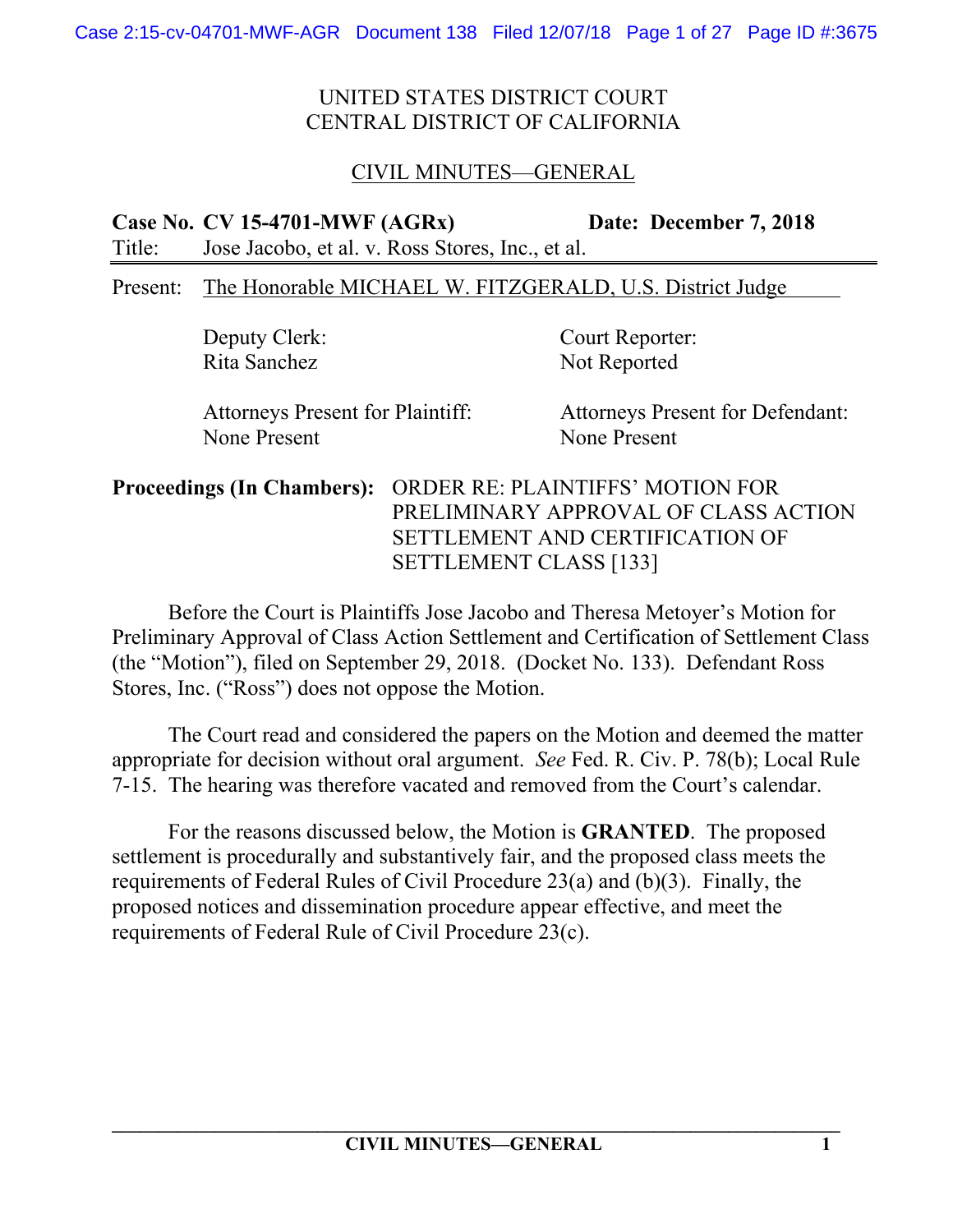# CIVIL MINUTES—GENERAL

**Case No. CV 15-4701-MWF (AGRx) Date: December 7, 2018**  Title: Jose Jacobo, et al. v. Ross Stores, Inc., et al.

#### **I. BACKGROUND**

### **A. Factual and Procedural Background**

Plaintiffs commenced this class action on June 20, 2015. (Complaint (Docket No. 1)). The First Amended Complaint was filed on October 12, 2015. (Docket No. 24).

On October 29, 2015, Ross moved to dismiss the FAC, which the Court granted with leave to amend. (Docket No. 45). On March 28, 2016, Plaintiffs filed their Second Amended Complaint ("SAC"). (Docket No. 49). Ross again moved to dismiss the SAC, which the Court, again, granted with no further leave to amend as to Plaintiffs' claims under California Civil Code section 1770(a) and Plaintiffs' claims under the "unlawful" prong of California's Unfair Competition Law ("UCL"), Cal. Bus. & Prof. Code § 17200 *et seq*., to the extent the claims were based on violations of section 1770(a) or the Federal Trade Commission Act. ("June 17 Order" (Docket No. 56)).

On May 26, 2017, Ross moved for summary judgment, which the Court granted but later vacated pursuant to the parties' stipulation and joint motion to vacate the Order granting summary judgment in light of the parties' proposed settlement. (*See* Docket Nos. 99, 125, 131).

Along with this Motion, the parties stipulated to permit Plaintiffs to file the Third Amended Complaint ("TAC") to amend the SAC from a California-only class to a nationwide class for purposes of certification of a settlement class and approval of a class action settlement. (Docket No. 136). The TAC asserts four claims for relief: two claims under the UCL for unfair business practices and fraudulent business practices, as well as one claim for violation of the California False Advertisement Law ("FAL"), Cal. Bus. & Prof. Code § 17500 *et seq.*, and one claim for negligent misrepresentation. (*Id.* ¶¶ 205-37).

Based on the allegations in the TAC: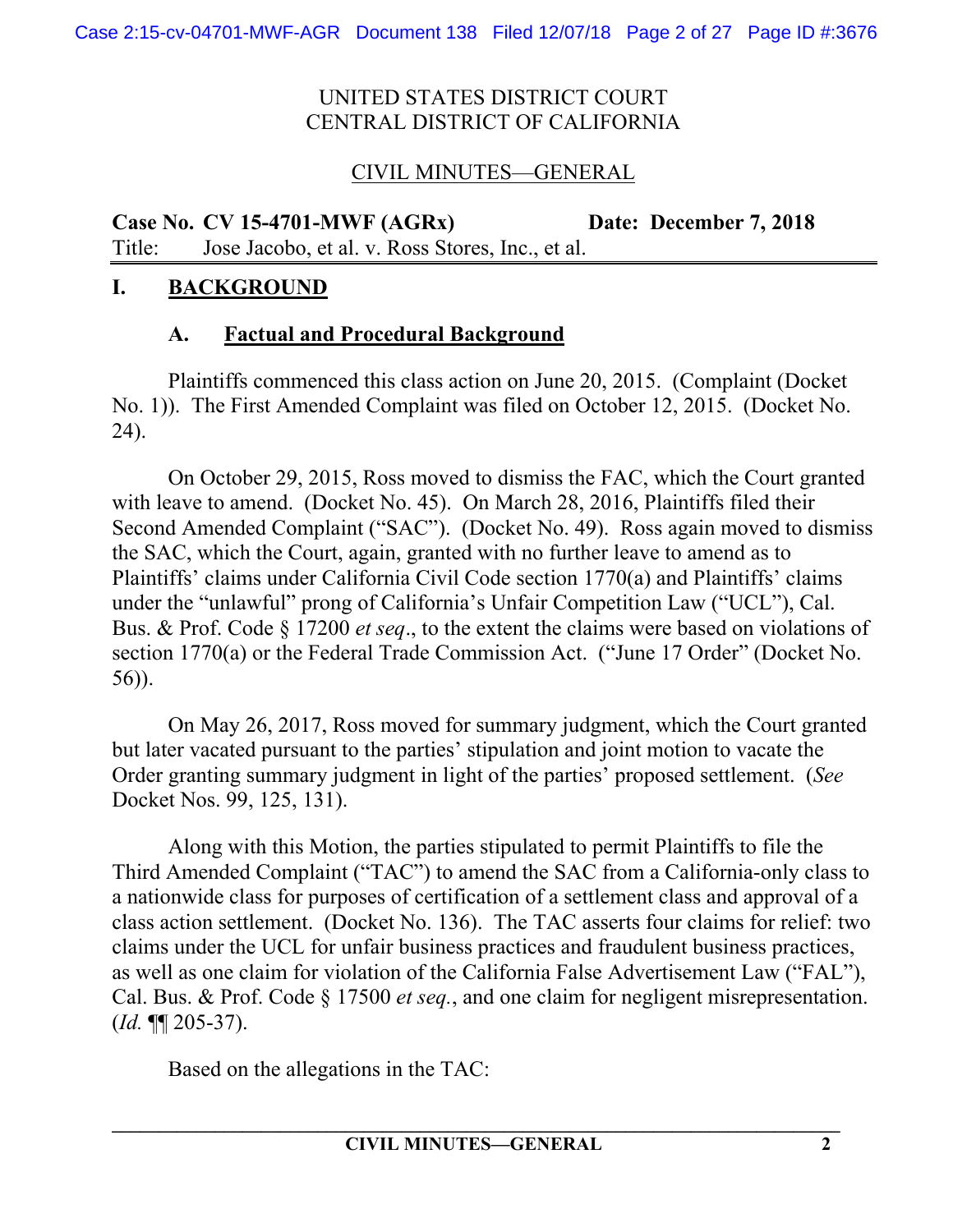# CIVIL MINUTES—GENERAL

**Case No. CV 15-4701-MWF (AGRx) Date: December 7, 2018**  Title: Jose Jacobo, et al. v. Ross Stores, Inc., et al.

Plaintiffs are patrons of Ross's department stores that offer good bargains on a wide-variety of items. (TAC  $\P$  7). Each of those items is displayed with two prices: a sale price and a "Compare At" price. (*Id.* ¶ 15). Although Plaintiffs allege that reasonable consumers interpret the "Compare At" price to represent the amount charged for an identical product at other stores, Ross defines the term as referring to the "selling price of the same *or* similar product." (*Id.* ¶ 49 (emphasis added)). That unintuitive dual definition, Plaintiffs allege, misleads the buyers of Ross's merchandise. (*Id.* ¶¶ 65-66).

 Between October 2016 and November 2017, the parties engaged in settlement negotiations and two mediation sessions, one with Bruce Friedman of JAMS and the other through the Ninth Circuit's mediation program with circuit mediator Kyungah Suk. (Mot. at 1). On November 10, 2017, the parties reached a tentative settlement. (*Id.* at 3).

On September 29, 2018, Plaintiffs filed the present Motion, seeking preliminary approval of the parties' settlement and certification of a settlement class pursuant to Rule 23(b)(3).

### **B. The Settlement**

The proposed settlement agreement (the "Settlement Agreement" or "Agreement") is attached to the Declaration of Douglas Caiafa ("Caiafa Decl.") as Exhibit A. (Docket No. 133-2). The Agreement contains the following key class definition, monetary and injunctive relief, notice, and release provisions:

• "Settlement Class" is defined as: "[A]ll persons in the United States who purchased (and who did not receive a refund or credit for all their purchases) from Ross any item with a price tag that included a comparison price that was higher than the sales price during the Settlement Class Period. Excluded from the Settlement Class are Ross's past and present officers, directors, employees, agents or affiliates, and any judge who presides over the Litigation." (Agreement  $\P$  1.24);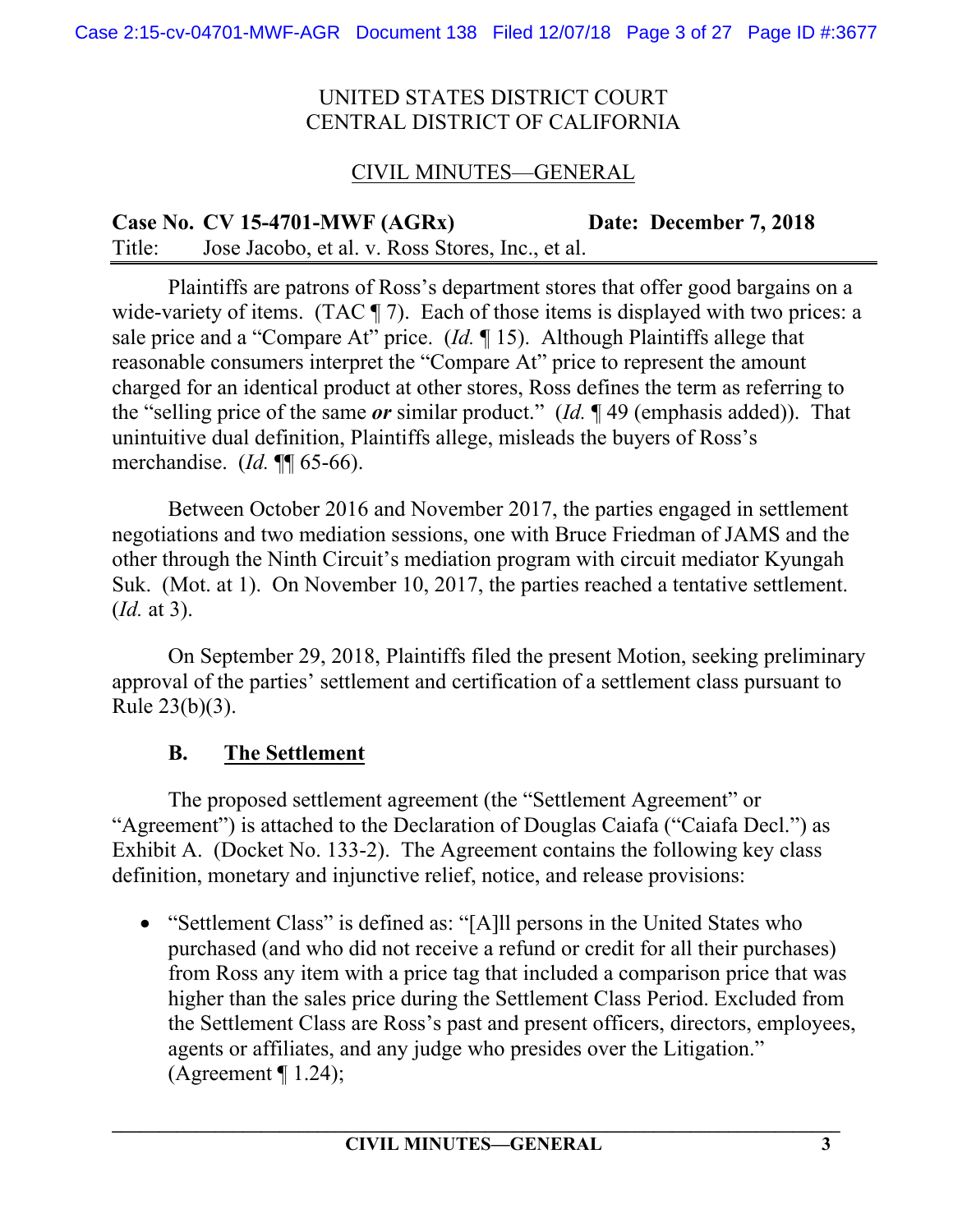# CIVIL MINUTES—GENERAL

**Case No. CV 15-4701-MWF (AGRx) Date: December 7, 2018**  Title: Jose Jacobo, et al. v. Ross Stores, Inc., et al.

- "Settlement Class Period" is defined as the period of time between June 20, 2011, and the present. (Agreement ¶ 1.27);
- Ross will pay  $$4,854,000.00$  into a settlement fund (Agreement  $\P$  1.15, 3.1), which will be used to: (i) pay for notice and administration costs not to exceed \$600,000.00 (*id.* ¶ 3.1.2); (ii) pay reasonable attorneys' fees and costs, not to exceed 25% of the settlement amount and \$50,000.00, respectively (*id.* ¶ 3.1.3); (iii) pay class representative enhancement payments, not to exceed \$5,000.00 to each named Plaintiff (*id.* ¶ 3.1.4); and (iv) pay class members ("Settlement Class Members") who submit a valid claim form ("Claim Form") on a pro rata basis in the form of Ross merchandise certificates ("Merchandise Certificates") (*id.*   $\P$  3.1.1);
- Merchandise Certificates are redeemable for the purchase of any product at any Ross store in the United States. (Mot. at 1; Agreement ¶ 1.13). Merchandise Certificates will have no expiration date, no minimum purchase requirement, and need not be used in full at any time. (Mot. at 5; Agreement ¶ 1.13). Merchandise Certificates may also be redeemed for cash in an amount equal to 75% of the value of the Certificate at the time of its issuance by returning the Certificate to the claims administrator within one year after its issuance. (Agreement  $\P$  1.13);
- Ross agrees "that its advertising and pricing practices as of the date of the Agreement, and continuing forward, will not violate Federal or California Law, including California's specific price-comparison advertising statutes and FTC regulations . . . ." (Agreement ¶ 3.4);
- Ross will implement changes to its price-comparison advertising practices, such as enhancing and expanding programs intended to promote legal compliance, including periodic monitoring, training, and auditing to ensure compliance with California and federal price comparison laws. (Mot. at 7; Agreement ¶ 3.6);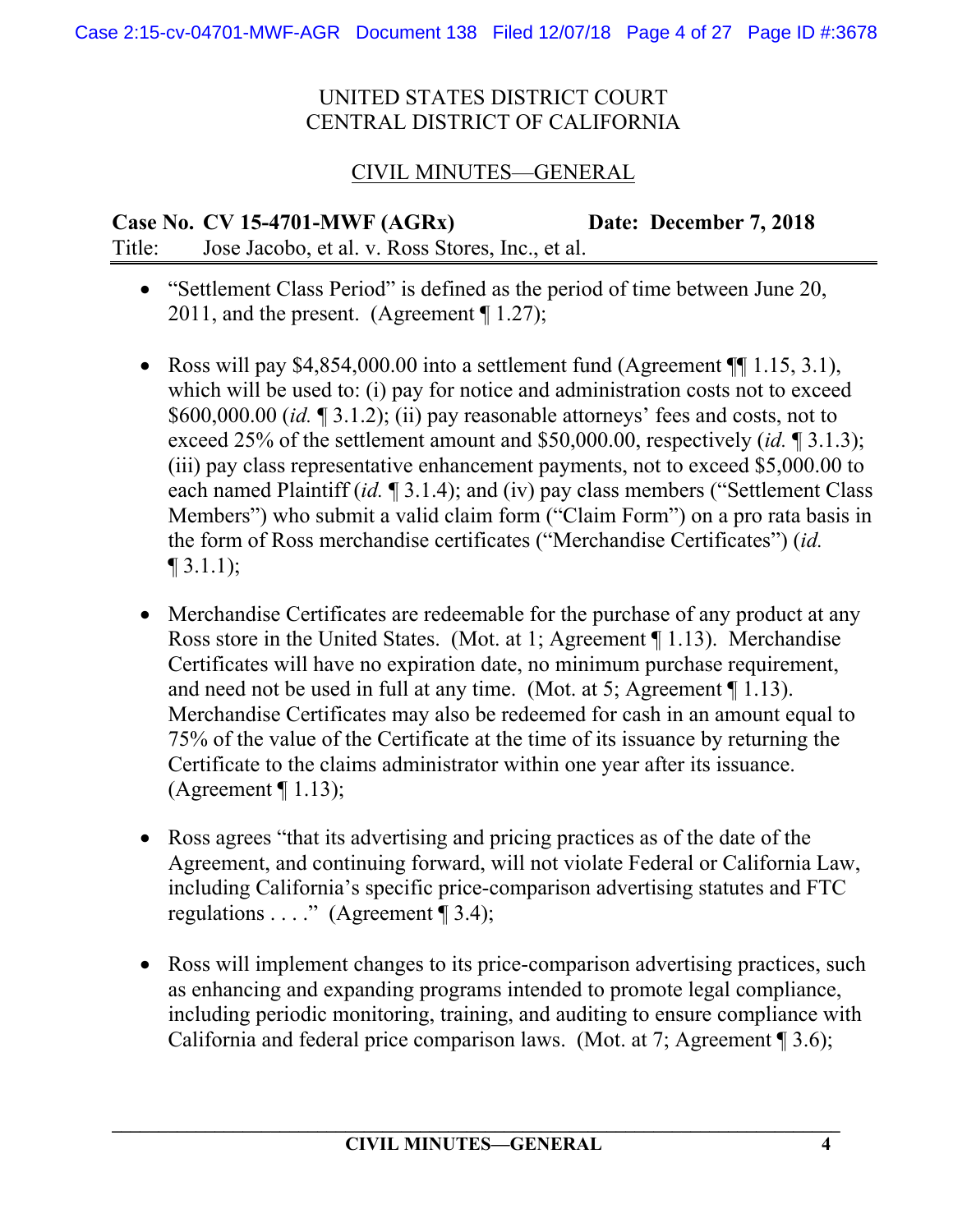# CIVIL MINUTES—GENERAL

**Case No. CV 15-4701-MWF (AGRx) Date: December 7, 2018**  Title: Jose Jacobo, et al. v. Ross Stores, Inc., et al.

- No later than 30 days after the effective date of settlement, Ross will also prominently post additional signs in each of its stores throughout the United States describing its comparison pricing practices, and augment its primary signage to direct customers to additional details about Ross's comparison pricing practices. (Agreement ¶¶ 3.5.1-3.5.2);
- Ross will generate a list of Class Members and send that list to the agreed upon claims administrator, CPT Group, Inc. ("CPT"). (Agreement ¶¶ 1.6, 4.2). Within 30 days following the Court's preliminary approval of the Settlement, CPT will email the Email Notice to Class Members, where such information exists, advising them of "the deadline for submitting Claim Forms, their right to opt out of the Settlement or to object to the Settlement, the process by which such opt-outs or objections must be made, and the date set by the Court for a hearing on final approval of the Settlement." (*Id.* ¶¶ 4.1.1, 4.3);
- Within 40 days following the Court's preliminary approval of the Settlement, CPT will also distribute a Publication Notice, which "shall include instructions as to how to access the Settlement Website, how to request a Claim Form, and how to submit it," as well as advise Settlement Class Members of their "right to opt out of the Settlement or to object to the Settlement, the process and deadlines by which such opt-outs or objections must be made, and the date set by the Court for a hearing on final approval of the Settlement." (Agreement ¶ 4.1.2);
- The Publication Notice distribution plan involves causing the Publication Notice to be printed in People Magazine (nationwide edition), and launching an internet banner and social media advertisement campaign (Green Declaration ("Green Decl.") ¶¶ 10, 20-21 (Docket No. 133-6)); creating a settlement website in both English and Spanish to enable potential Settlement Class Members to get information about the litigation and file a claim online, where Settlement Class Members will be able to view and download the Notice, Claim Form, Opt-Out Request Form, TAC, and Settlement Agreement (Agreement ¶ 4.4; Green Decl. ¶¶ 10, 22); creating a dedicated email address to receive and respond to potential Settlement Class Member questions (Green Decl. ¶ 10); and establishing and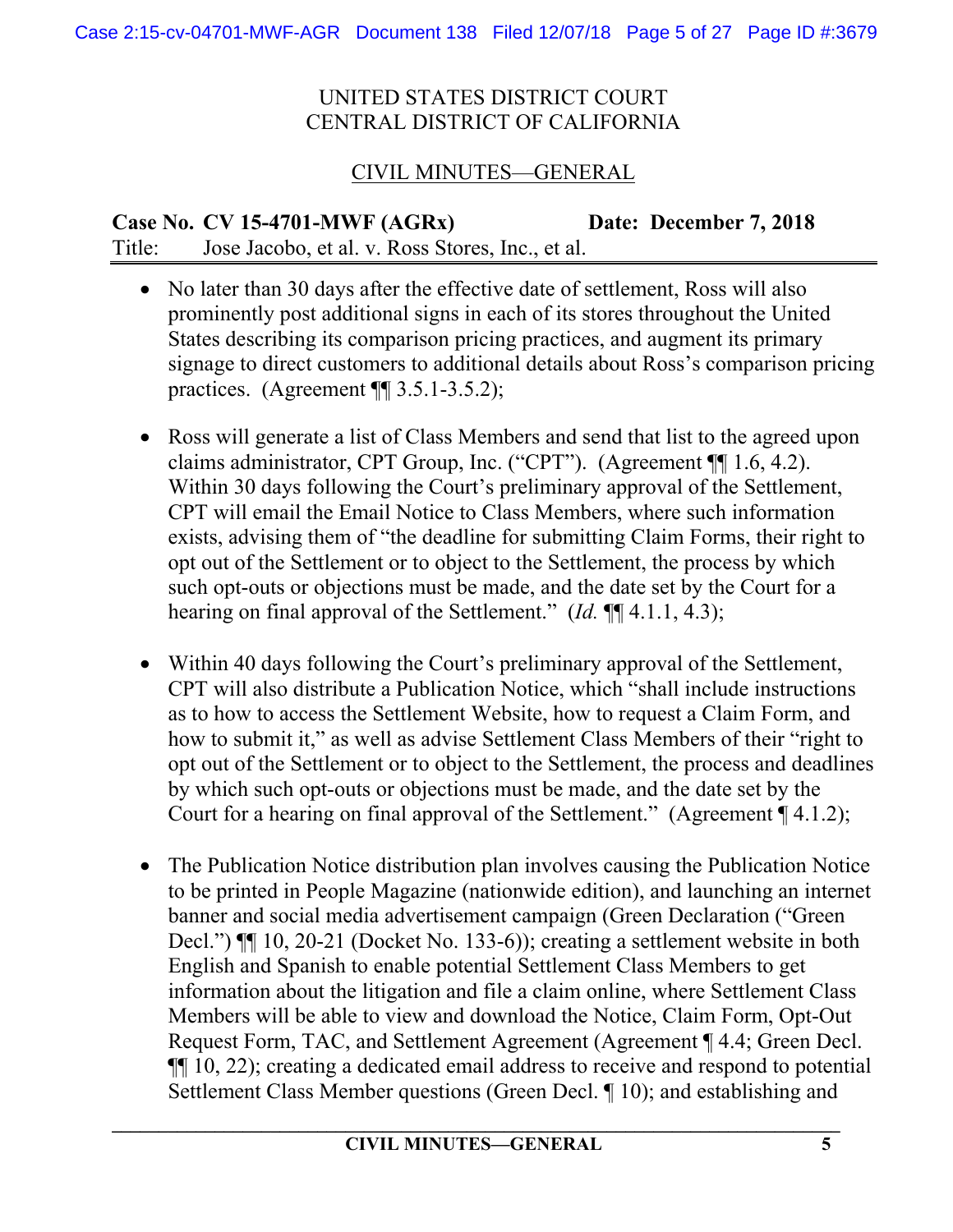# CIVIL MINUTES—GENERAL

**Case No. CV 15-4701-MWF (AGRx) Date: December 7, 2018**  Title: Jose Jacobo, et al. v. Ross Stores, Inc., et al.

maintaining a 24-hour, toll-free telephone line where callers may obtain information about the case in English and Spanish, with call center associates available to answer questions during normal business hours. (*Id.* ¶¶ 10, 23)*.*  The settlement website address, toll-free phone number, and email box address will be included in all notices to the Class. (Agreement ¶ 4.4);

- Claimants will have 90 days from the date the Notice is disseminated to submit a Claim Form. (Agreement ¶ 5.1);
- All Settlement Class Members who do not opt out will release all known and unknown claims against Ross that were or could have been asserted in this action. (Agreement ¶ 9).

Plaintiffs also note that Ross has already changed its price advertising by changing the language on all of its price tags nationwide from "Compare At" to "Comparable Value." (Mot. at 7).

# **II. PRELIMINARY APPROVAL OF SETTLEMENT**

"Approval of a class action settlement requires a two-step process — a preliminary approval followed by a later final approval." *Spann v. J.C. Penney Corp.*, 314 F.R.D. 312, 319 (C.D. Cal. 2016). The standard of review differs at each stage. At the preliminary approval stage, the Court need only "evaluate the terms of the settlement to determine whether they are within a range of possible judicial approval." *Wright v. Linkus Enters., Inc.*, 259 F.R.D. 468, 472 (E.D. Cal. 2009).

"[P]reliminary approval of a settlement has both a procedural and a substantive component." *In re Tableware Antitrust Litig.*, 484 F. Supp. 2d 1078, 1080 (N.D. Cal. 2007). Procedurally, the Ninth Circuit emphasizes that the parties should have engaged in an adversarial process to arrive at the settlement. *See Rodriguez v. W. Publ'g Corp.*, 563 F.3d 948, 965 (9th Cir. 2009) ("We put a good deal of stock in the product of an arms-length, non-collusive, negotiated resolution, and have never prescribed a particular formula by which that outcome must be tested.") (citations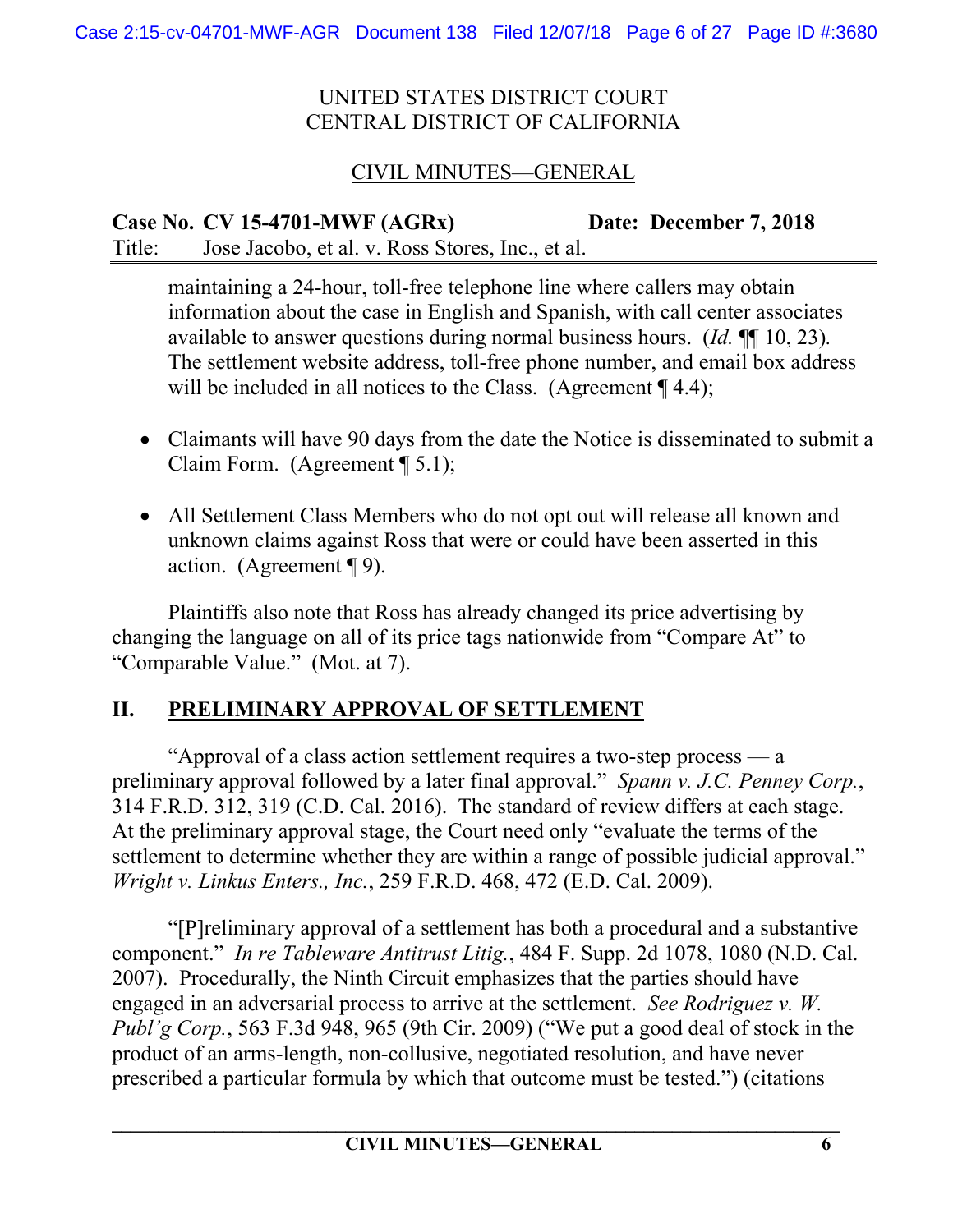# CIVIL MINUTES—GENERAL

**Case No. CV 15-4701-MWF (AGRx) Date: December 7, 2018**  Title: Jose Jacobo, et al. v. Ross Stores, Inc., et al.

omitted). "A presumption of correctness is said to attach to a class settlement reached in arm's-length negotiations between experienced capable counsel after meaningful discovery." *Spann*, 314 F.R.D. at 324 (quoting *In re Heritage Bond Litig.*, 2005 WL 1594403, \*9 (C.D. Cal. June 10, 2005)).

Substantively, the Court should look to "whether the proposed settlement discloses grounds to doubt its fairness or other obvious deficiencies such as unduly preferential treatment of class representatives or segments of the class, or excessive compensation of attorneys." *Alberto v. GMRI, Inc.*, 252 F.R.D. 652, 666 (E.D. Cal. 2008) (quoting *West v. Circle K Stores, Inc.*, No. 04-cv-0438-WBS, 2006 WL 1652598, at \*11 (E.D. Cal. June 13, 2006)).

# **A. Procedural Component**

The proposed settlement appears to be procedurally fair to Settlement Class **Members** 

Plaintiffs' counsel have extensive experience litigating consumer class actions on behalf of plaintiffs. (*See* Caiafa Decl. ¶¶ 4-5; Declaration of Christopher J. Morosoff ¶¶ 4-5 (Docket No. 133-3)). Plaintiffs' counsel have represented plaintiffs in numerous class action trials in state and federal courts in California. (*See id.*). Plaintiffs' counsel have also been certified to act as class counsel in more than 30 different class actions in California, both in state and federal courts. (*See* Caiafa Decl.  $\P\P$  4-5).

The Court is familiar with this action and is confident that it was vigorously litigated on both sides. The parties conducted substantial discovery over the course of this action. (*See* Caiafa Decl. ¶ 9). The parties also filed and opposed numerous dispositive and class-related motions. (*Id.* ¶ 29). Given the parties' vigorous and often contentious litigation of this case, the Court has no doubts that the settlement is "the product of an arms-length, non-collusive, negotiated resolution[.]" *Rodriguez*, 563 F.3d at 965.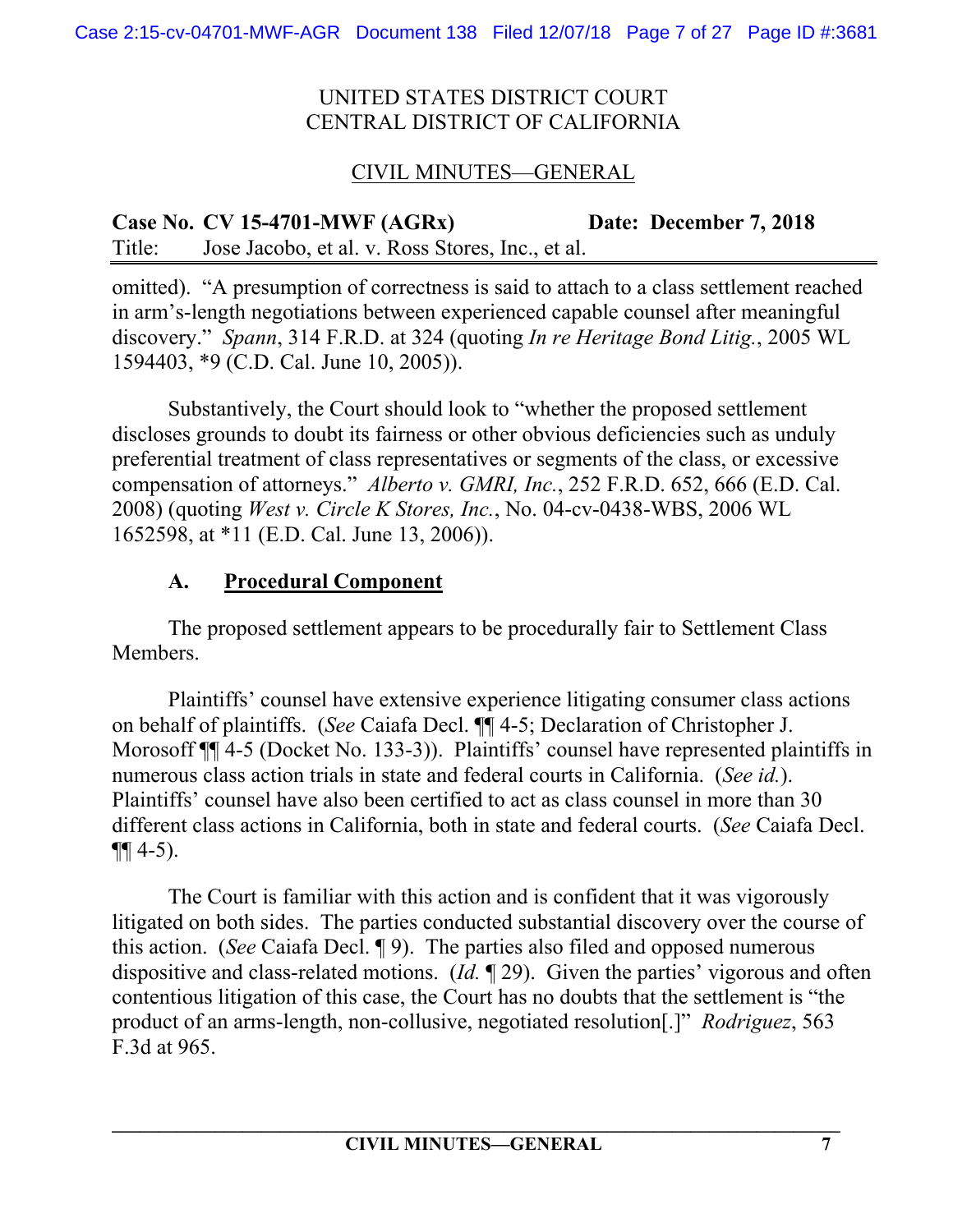# CIVIL MINUTES—GENERAL

**Case No. CV 15-4701-MWF (AGRx) Date: December 7, 2018**  Title: Jose Jacobo, et al. v. Ross Stores, Inc., et al.

Additionally, the parties attended a mediation session in October 2016 with Bruce A. Friedman of JAMS. (*See* Caiafa Decl. ¶ 13). The parties ultimately reached their settlement after another mediation session in November 2017 with Kyungah Suk, a mediator for the Ninth Circuit's mediation program. (Mot. at 19; Caiafa Decl. ¶ 14). The fact that the parties utilized an experienced mediator to reach the settlement agreement supports the notion that it was the product of arms-length negotiation. *See Alberto*, 252 F.R.D. at 666-67 (noting the parties' enlistment of "a prominent mediator with a specialty in [the subject of the litigation] to assist the negotiation of their settlement agreement" as an indicator of non-collusiveness) (citing *Parker v. Foster*, No. 05-cv-0748-AWI, 2006 WL 2085152, at \*1 (E.D. Cal. July 26, 2006)); *Glass v. UBS Fin. Servs., Inc.*, No. 06-cv-4068-MMC, 2007 WL 221862, at \*5 (N.D. Cal. Jan. 26, 2007)).

The Court concludes that the proposed class is represented by experienced counsel who engaged in meaningful discovery and motion practice while pursuing arms-length settlement negotiations. The procedural component of the inquiry is met.

### **B. Substantive Component**

The proposed settlement also appears to be generally reasonable and fair to Settlement Class Members.

As discussed above, pursuant to the Agreement, Ross has agreed to pay \$4,854,000.00 in cash and cash equivalents to Settlement Class Members in Merchandize Certificates redeemable for cash. (Mot. at 1). Ross has also already changed the semantic phrase it uses in its price advertising from "Compare At" to "Comparable Value," and has agreed to augment its signage in its stores and enhance its comparison pricing practices. (*Id.* at 7). The Settlement Class here includes approximately 9,000,000 potential people. (*Id.* at 12). If the Court were to ultimately approve Plaintiffs' counsel's 25% fee request, after deduction of fees (\$1,213,500.00), costs (\$50,000.00), enhancement payments (\$10,000.00), and administrative expenses (\$600,000.00) there would be \$2,980,500.00 left in the settlement fund to be distributed to Settlement Class Members. (*Id.* at 21). Plaintiffs contend that the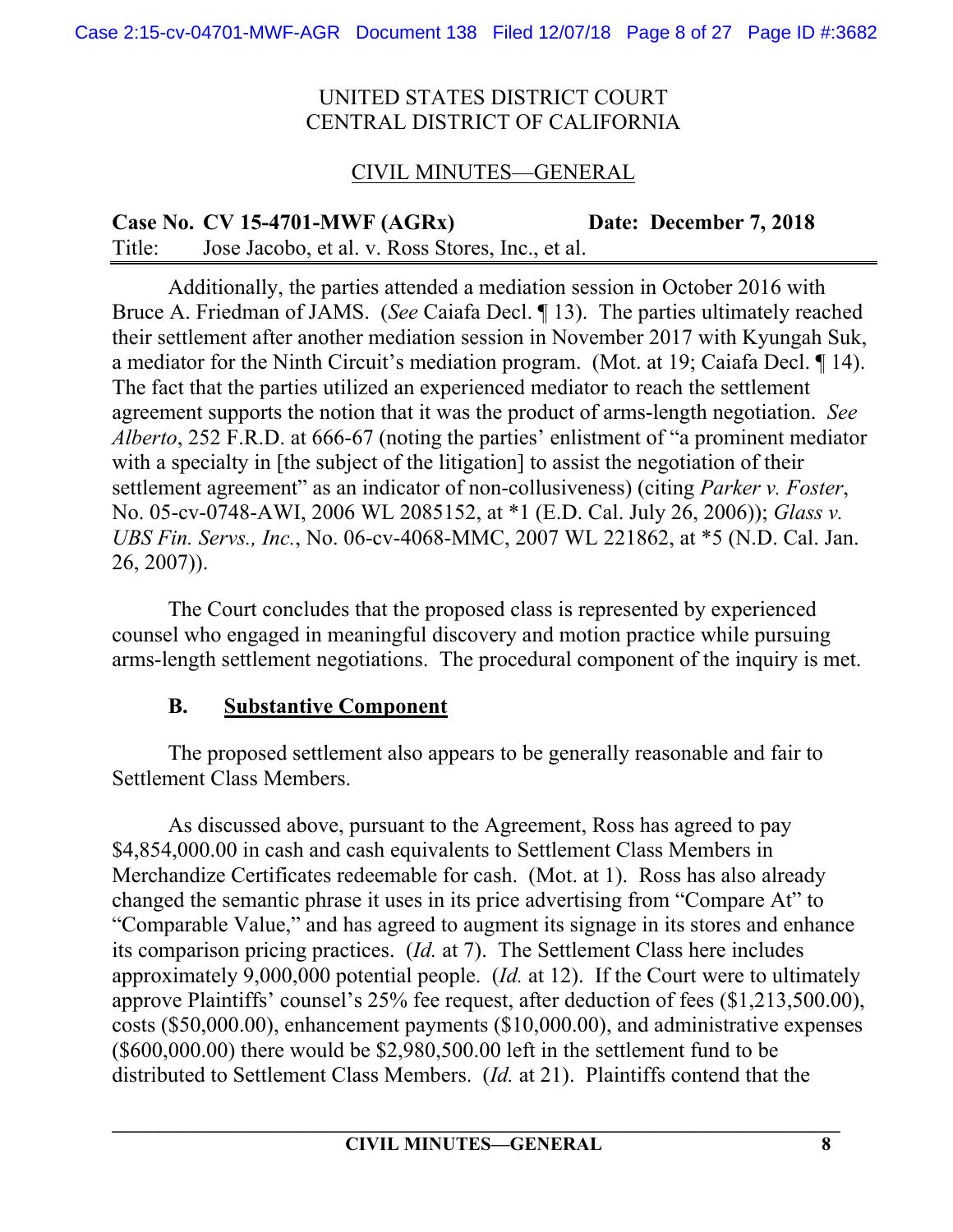# CIVIL MINUTES—GENERAL

**Case No. CV 15-4701-MWF (AGRx) Date: December 7, 2018**  Title: Jose Jacobo, et al. v. Ross Stores, Inc., et al.

percentage of class members who submit claims in consumer class settlements typically run in the range of 2% to 3%. (*Id.* (citing *In re Online DVD-Rental Antitrust Litig.*, 779 F.3d 934 (9th Cir. 2015) (3.4% claim rate)). Assuming there is \$2,980,500.00 in available funds, a 1% claim rate would yield an approximate benefit of \$33.39, a 2% claim rate would yield an approximate benefit of \$16.70, and a 3% claim rate would yield an approximate benefit of \$11.13. (*Id.*).

As Plaintiffs contend, even if Plaintiffs could reverse this Court's grant of summary judgment in favor of Ross on appeal, "recovering at trial would be speculative" and any monetary amount recovered at trial, if any, "could vary widely depending on a number of factors." (Mot. at 22). Therefore, recovery of between \$11.13 and \$33.29 per eligible class member is a reasonable level of compensation. *See, e.g.*, *Nat'l Rural Telecommunications Coop. v. DIRECTV, Inc.*, 221 F.R.D. 523, 526 (C.D. Cal. 2004) (emphasizing the requirement that courts "consider the vagaries of litigation and compare the significance of immediate recovery by way of the compromise to the mere possibility of relief in the future, after protracted and expensive litigation") (citation omitted).

Additionally, the incentive award to each of the named Plaintiffs, not to exceed \$5,000.00 each, does not appear to be unreasonable, as incentive awards typically range between \$2,000.00 and \$10,000.00. *See Bellinghausen v. Tractor Supply Co.*, 306 F.R.D. 245, 267 (N.D. Cal. 2015) (collecting cases). Furthermore, the total \$10,000.00 payment to the two class representatives would constitute only 0.2% of the gross settlement amount. (Mot. at 23). And to the extent the Court awards an amount less than what is sought, "the amount that is not awarded will be available for distribution to the Class and shall not affect the validity and enforceability of the Settlement . . . ." (Agreement ¶ 3.1.4).

### **1. Attorneys' fees**

In the Ninth Circuit, there are two primary methods to calculate attorneys' fees: the lodestar method and the percentage-of-recovery method. *In re Online DVD-Rental Antitrust Litig*., 779 F.3d at 949 (citation omitted).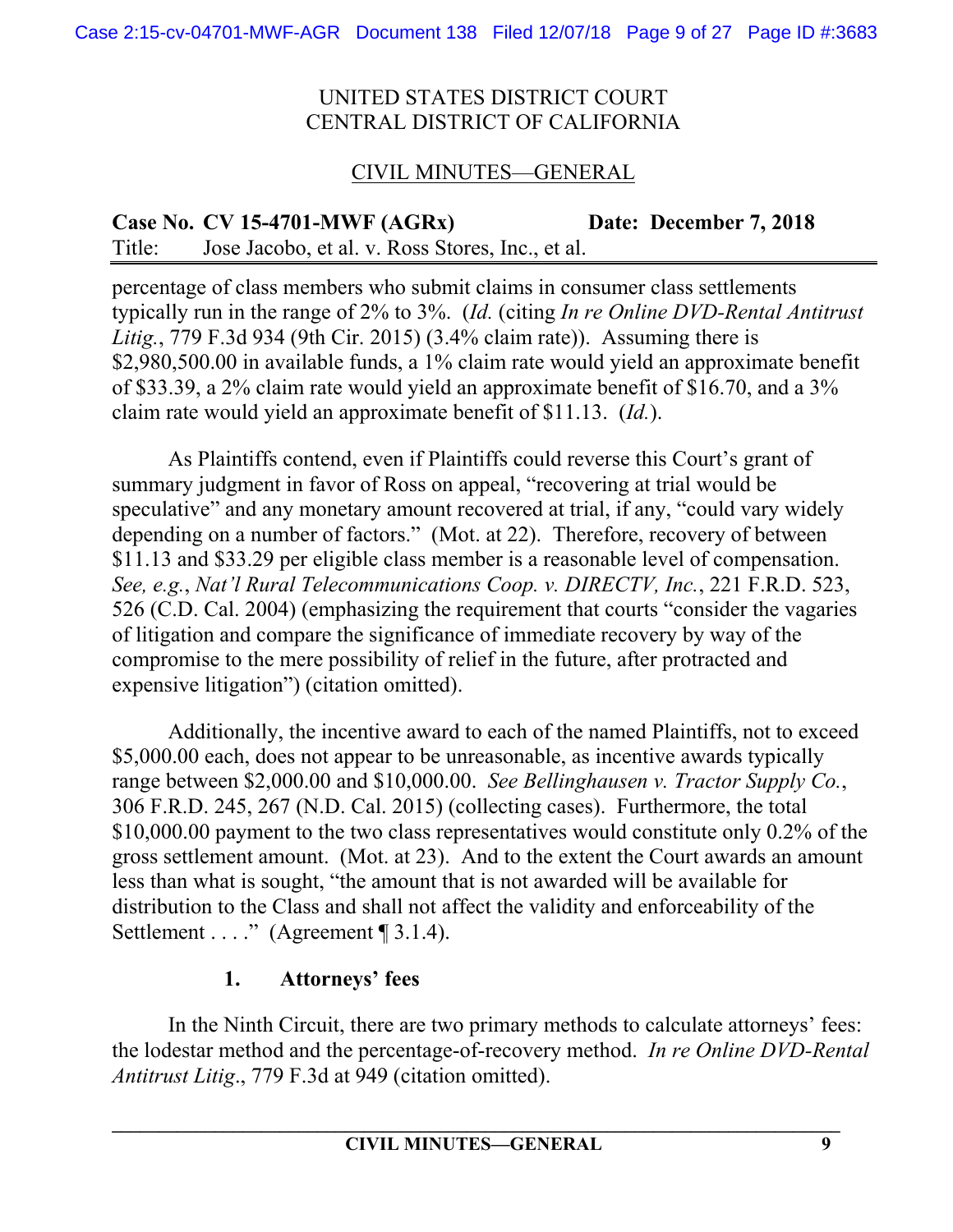#### Case 2:15-cv-04701-MWF-AGR Document 138 Filed 12/07/18 Page 10 of 27 Page ID #:3684

#### UNITED STATES DISTRICT COURT CENTRAL DISTRICT OF CALIFORNIA

### CIVIL MINUTES—GENERAL

**Case No. CV 15-4701-MWF (AGRx) Date: December 7, 2018**  Title: Jose Jacobo, et al. v. Ross Stores, Inc., et al.

"The lodestar method requires 'multiplying the number of hours the prevailing party reasonably expended on the litigation (as supported by adequate documentation) by a reasonable hourly rate for the region and for the experience of the lawyer.'" *Id.*  (citation omitted). "Under the percentage-of-recovery method, the attorneys' fees equal some percentage of the common settlement fund; in this circuit, the benchmark percentage is 25%." *Id.* (citation omitted). However, the "benchmark percentage should be adjusted, or replaced by a lodestar calculation, when special circumstances indicate that the percentage recovery would be either too small or too large in light of the hours devoted to the case or other relevant factors." *Six Mexican Workers v. Ariz. Citrus Growers*, 904 F.2d 1301, 1311 (9th Cir. 1990).

"The Ninth Circuit has identified a number of factors that may be relevant in determining if the award is reasonable: (1) the results achieved; (2) the risks of litigation; (3) the skill required and the quality of work; (4) the contingent nature of the fee; (5) the burdens carried by class counsel; and (6) the awards made in similar cases." *Martin v. Ameripride Services, Inc*., No. 08-cv-440–MMA, 2011 WL 2313604, at \*8 (S.D. Cal. June 9, 2011) (citing *Vizcaino v. Microsoft Corp*., 290 F.3d 1043, 1048–50 (9th Cir. 2002)). The choice of "the benchmark or any other rate must be supported by findings that take into account all of the circumstances of the case." *Vizcaino*, 290 F.3d at 1048.

As noted above, Plaintiffs' counsel indicate that they intend to apply for a fee award of \$1,213,500.00, which represents 25% of the \$4,854,000.00 total settlement fund. (Agreement ¶ 3.1.3). Plaintiffs' counsel also seeks costs not to exceed \$50,000.00. (*Id.*). The Agreement also provides that "the Court's decision [as to reasonable attorneys' fees] shall not affect the validity and enforceability of the Settlement, and it shall not be a basis for anyone to seek to void the Settlement or for rendering the entire Settlement null, void, or unenforceable." (*Id.*). And any remaining portion of the requested attorneys' fees not approved by the Court will be added to the recovery fund for Class Members. (*Id.*).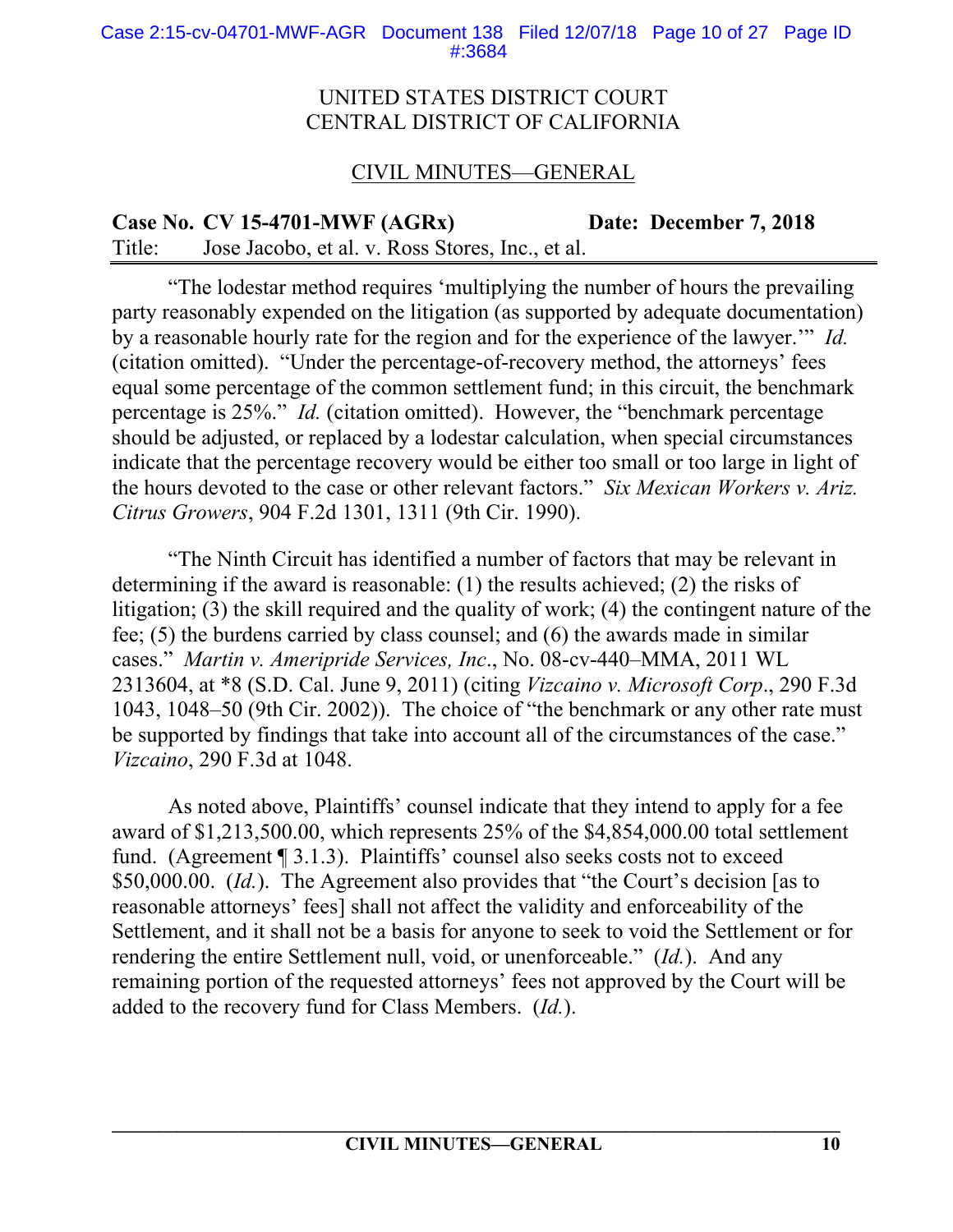# CIVIL MINUTES—GENERAL

**Case No. CV 15-4701-MWF (AGRx) Date: December 7, 2018**  Title: Jose Jacobo, et al. v. Ross Stores, Inc., et al.

The Court finds the Agreement to be both procedurally and substantively fair. The Motion is therefore **GRANTED** insofar as the Agreement is preliminarily **APPROVED**.

# **III. CLASS CERTIFICATION**

Plaintiffs seeks certification of a class for settlement purposes only pursuant to Federal Rule of Civil Procedure 23(b)(3). A court may certify a class for settlement purposes only. *See In re Online DVD-Rental Antitrust Litig.*, 779 F.3d at 942. In *Amchem Products, Inc. v. Windsor*, 521 U.S. 591 (1997), the Supreme Court explained the differences between approving a class for settlement and for litigation purposes:

Confronted with a request for settlement-only class certification, a district court need not inquire whether the case, if tried, would present intractable management problems, *see* Fed. Rule Civ. Proc. 23(b)(3)(D), for the proposal is that there be no trial. But other specifications of the Rule those designed to protect absentees by blocking unwarranted or overbroad class definitions — demand undiluted, even heightened, attention in the settlement context. Such attention is of vital importance, for a court asked to certify a settlement class will lack the opportunity, present when a case is litigated, to adjust the class, informed by the proceedings as they unfold.

*Id.* at 620.

As discussed above, the proposed Settlement Class is defined in the Agreement as:

All persons in the United States who purchased (and who did not receive a refund or credit for all their purchases) from Ross any item with a price tag that included a comparison price that was higher than the sales price during the Settlement Class Period. Excluded from the Settlement Class are Ross's past and present officers, directors, employees, agents or affiliates, and any judge who presides over the Litigation.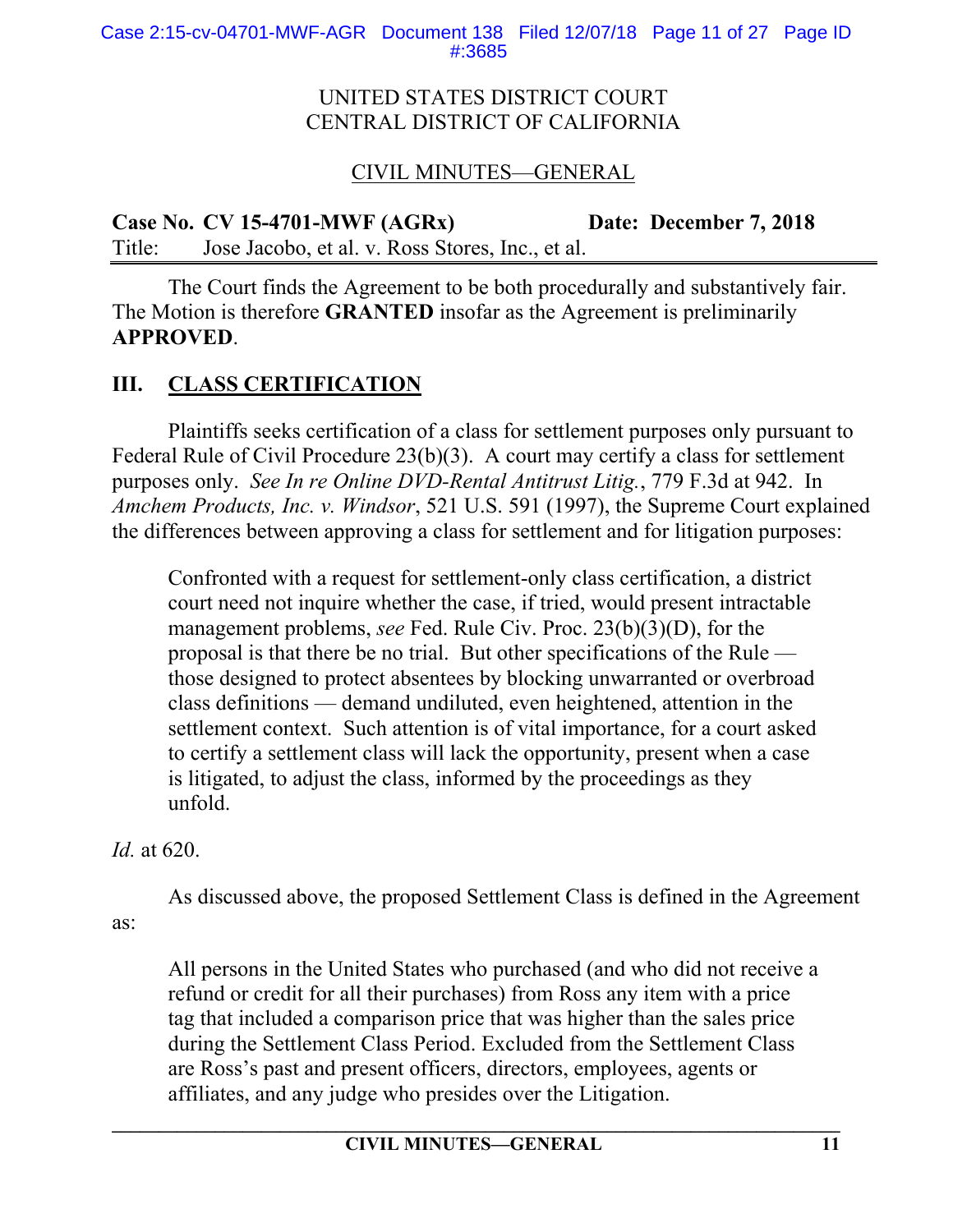# CIVIL MINUTES—GENERAL

**Case No. CV 15-4701-MWF (AGRx) Date: December 7, 2018**  Title: Jose Jacobo, et al. v. Ross Stores, Inc., et al.

(Agreement  $\P$  1.24).

Federal Rule of Civil Procedure 23(a) requires the putative class to meet four threshold requirements: numerosity, commonality, typicality, and adequacy of representation. *Id.*; *see also Leyva v. Medline Indus. Inc.*, 716 F.3d 510, 512 (9th Cir. 2013). In addition, the proposed class must satisfy Rule 23(b)(3), which requires that "questions of law or fact common to class members predominate over any questions affecting only individual members, and that a class action is superior to other available methods for fairly and efficiently adjudicating the controversy." Fed. R. Civ. P. 23(b)(3). Considering these requirements, the Court concludes that class certification is appropriate.

# **A. Numerosity**

Under Rule  $23(a)(1)$ , a class must be "so numerous that joinder of all members is impracticable . . . ." *Id.* As noted above, the Settlement Class consists of a potential nationwide class of 9,000,000 people. (Mot. at 12). This is more than enough to satisfy Rule  $23(a)(1)$ 's numerosity requirement.

# **B. Commonality**

Rule 23(a)(2) requires that the case present "questions of law or fact common to the class." *Id.* The Supreme Court's decision in *Wal-Mart Stores, Inc. v. Dukes*, 564 U.S. 338 (2011), clarified that to demonstrate commonality, the putative class must show that their claims "depend upon a common contention . . . that it is capable of classwide resolution — which means that determination of its truth or falsity will resolve an issue that is central to the validity of each one of the claims in one stroke." *Id.* at 350. That requirement is met here, as (if this case were to proceed to trial) each member of the Settlement Class would seek resolution of the same legal and factual issues: whether Ross used "Compare At" price tags in each of its U.S. stores, and whether Ross's price comparison advertising resulted in deceptive price comparisons that were likely to mislead a reasonable consumer. (Mot. at 13). The commonality requirement is satisfied.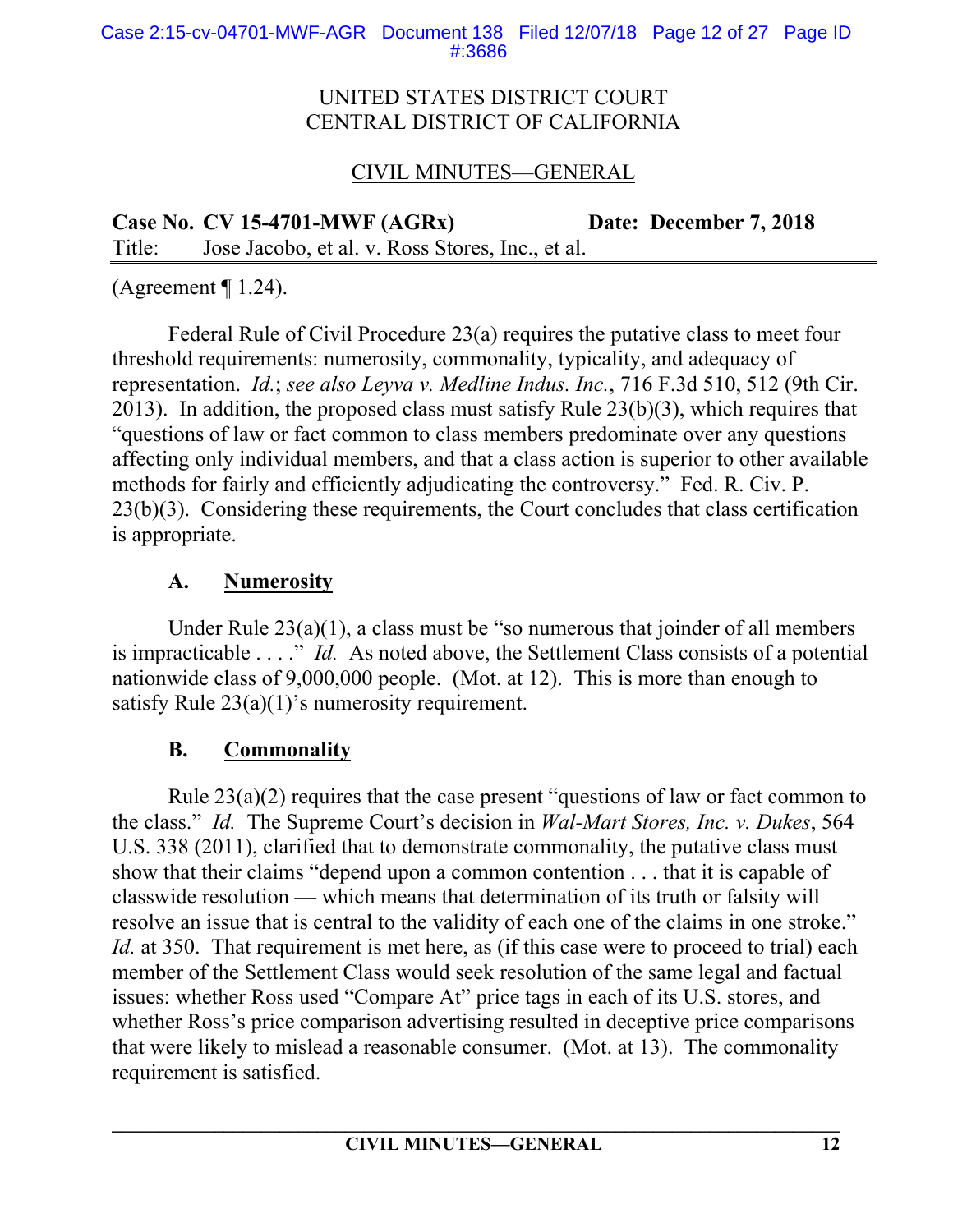# CIVIL MINUTES—GENERAL

**Case No. CV 15-4701-MWF (AGRx) Date: December 7, 2018**  Title: Jose Jacobo, et al. v. Ross Stores, Inc., et al.

# **C. Typicality**

Rule 23(a)(3) requires the putative class to show that "the claims or defenses of the representative parties are typical of the claims or defenses of the class." *Id.* The claims of the representative parties need not be identical to those of the other putative class members; "[i]t is enough if their situations share a 'common issue of law or fact,' and are 'sufficiently parallel to insure a vigorous and full presentation of all claims for relief.'" *California Rural Legal Assistance, Inc. v. Legal Servs. Corp.*, 917 F.2d 1171, 1175 (9th Cir. 1990) (internal citations omitted). Here, the named Plaintiffs' claims are premised on exactly the same practice as those of the absent Settlement Class Members: Ross's allegedly deceptive advertising in its U.S. stores. (Mot. at 14). The typicality requirement is satisfied.

### **D. Adequacy**

Finally, Rule 23(a)(4) requires the representative parties to "fairly and adequately protect the interests of the class." *Id.* "In making this determination, courts must consider two questions: '(1) do the named plaintiffs and their counsel have any conflicts of interest with other class members and (2) will the named plaintiffs and their counsel prosecute the action vigorously on behalf of the class?'" *Evon v. Law Offices of Sidney Mickell*, 688 F.3d 1015, 1031 (9th Cir. 2012) (quoting *Hanlon v. Chrysler Corp.*, 150 F.3d 1011, 1020 (9th Cir. 1998)). Additionally, "the honesty and credibility of a class representative is a relevant consideration when performing the adequacy inquiry because an untrustworthy plaintiff could reduce the likelihood of prevailing on the class claims." *Harris v. Vector Mktg. Corp.*, 753 F. Supp. 2d 996, 1015 (N.D. Cal. 2010) (citation omitted).

As to the first prong, the Court perceives no obvious conflicts between Plaintiffs and their counsel on the one hand and the absent Settlement Class Members on the other. As to the second prong, as discussed above, Plaintiffs and their counsel have vigorously prosecuted this action, Plaintiffs' counsel have substantial experience litigating consumer class actions, and there is no reason to believe that Plaintiffs and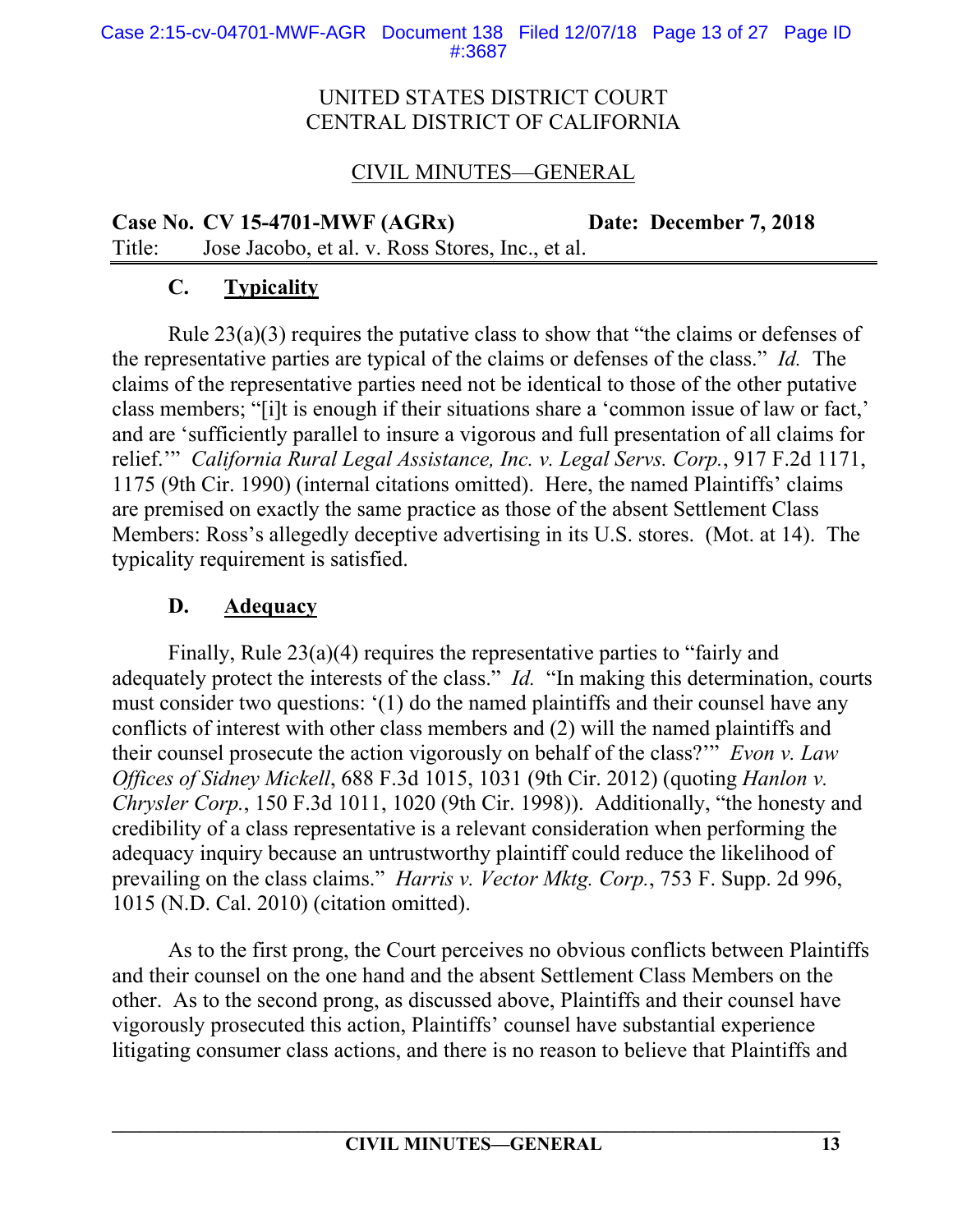# CIVIL MINUTES—GENERAL

**Case No. CV 15-4701-MWF (AGRx) Date: December 7, 2018**  Title: Jose Jacobo, et al. v. Ross Stores, Inc., et al.

their counsel would not vigorously pursue this action on behalf of the Settlement Class. The adequacy requirement is satisfied.

The requirements imposed by Rule 23(a) are thus satisfied. The Court next considers whether the additional requirements of Rule 23(b)(3) are met.

# **E. Predominance**

"The Rule  $23(b)(3)$  predominance inquiry asks the court to make a global determination of whether common questions prevail over individualized ones." *Torres v. Mercer Canyons Inc.*, 835 F.3d 1125, 1134 (9th Cir. 2016). That is, "an individual question is one where members of a proposed class will need to present evidence that varies from member to member, while a common question is one where the same evidence will suffice for each member to make a prima facie showing or the issue is susceptible to generalized, class-wide proof." *Id.* (quoting *Tyson Foods v. Bouaphakeo*, 136 S. Ct. 1036, 1045 (2016)).

Here, the Agreement provides for injunctive relief and a set amount of money to be placed in a settlement fund and distributed on a pro rata basis to Class Members who submit a valid Claim Form. (Agreement [9] 3.1.1). Although the focus of the action is the legality of Ross's allegedly deceptive advertising vis-à-vis its uniform use of the semantic phrase "Compare At" on its price tags in each of its U.S. stores, some individualized determination is required. But the existence of individualized damage assessments does not detract from the action's suitability for class certification. *See Yokoyama v. Midland Nat. Life Ins. Co.*, 594 F.3d 1087, 1089 (9th Cir. 2010) (noting that the "amount of damages is invariably an individual question and does not defeat class action treatment"). Accordingly, the predominance requirement is also satisfied.

# **F. Superiority**

Rule 23(b)(3)'s superiority requirement is also met. Rule 23(b)(3) sets out four factors that together indicate that a class action is "superior to other available methods for the fair and efficient adjudication of the controversy":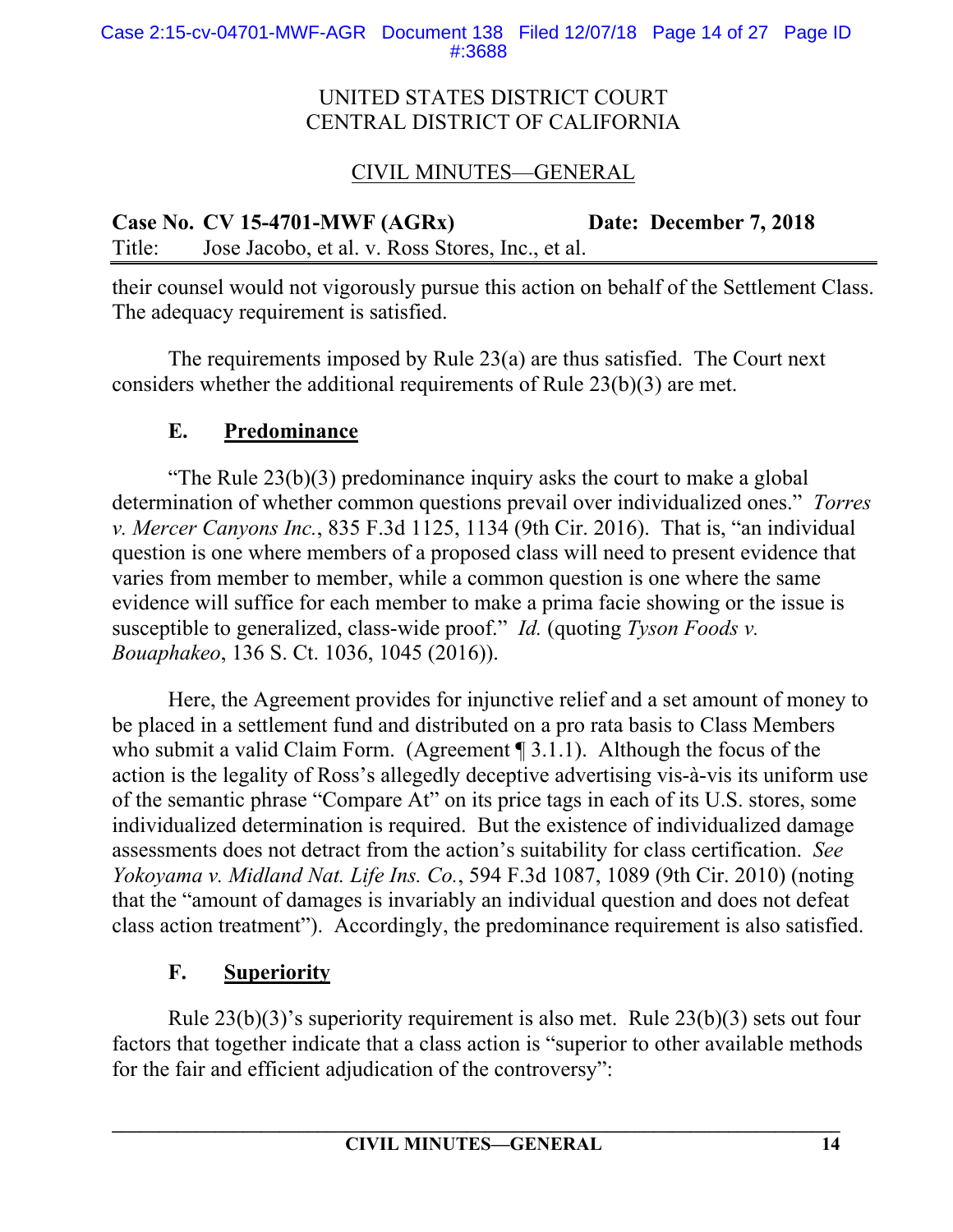Case 2:15-cv-04701-MWF-AGR Document 138 Filed 12/07/18 Page 15 of 27 Page ID #:3689

#### UNITED STATES DISTRICT COURT CENTRAL DISTRICT OF CALIFORNIA

# CIVIL MINUTES—GENERAL

**Case No. CV 15-4701-MWF (AGRx) Date: December 7, 2018**  Title: Jose Jacobo, et al. v. Ross Stores, Inc., et al.

(A) the class members' interests in individually controlling the prosecution or defense of separate actions; (B) the extent and nature of any litigation concerning the controversy already begun by or against class members; (C) the desirability or undesirability of concentrating the litigation of the claims in the particular forum; and (D) the likely difficulties in managing a class action.

Fed. R. Civ. P. 23(b)(3). "The purpose of the superiority requirement is to assure that the class action is the most efficient and effective means of resolving the controversy." *Wolin v. Jaguar Land Rover N. Am., LLC*, 617 F.3d 1168, 1175 (9th Cir. 2010) (quoting Charles Wright, Arthur Miller & Mary Kay Kane, *Federal Practice and Procedure*, § 1779 at 174 (3d ed. 2005)).

When deciding whether to certify a settlement class, the fourth superiority factor need not be considered. *See Amchem*, 521 U.S. at 620 ("Confronted with a request for settlement-only class certification, a district court need not inquire whether the case, if tried, would present intractable management problems . . . ."). The three relevant factors favor certifying the proposed settlement class:

*First*, individual Settlement Class Members would likely have little interest in prosecuting separate actions. Each putative class member's claim is likely too small to justify the cost or risk of litigation. Thus, a class action is a more efficient means for each individual class member to pursue his or her claims. *See Wolin*, 617 F.3d at 1175 ("Where recovery on an individual basis would be dwarfed by the cost of litigating on an individual basis, this factor weighs in favor of class certification."). Moreover, because the claims of all putative class members are virtually identical, there is no reason that any given class member should need to pursue his or her claims individually. *See Westways World Travel, Inc. v. AMR Corp.*, 218 F.R.D. 223, 240 (C.D. Cal. 2003) ("Here, no one member of the Class has an interest in controlling the prosecution of the action because the claims of all members of the Class are virtually identical.").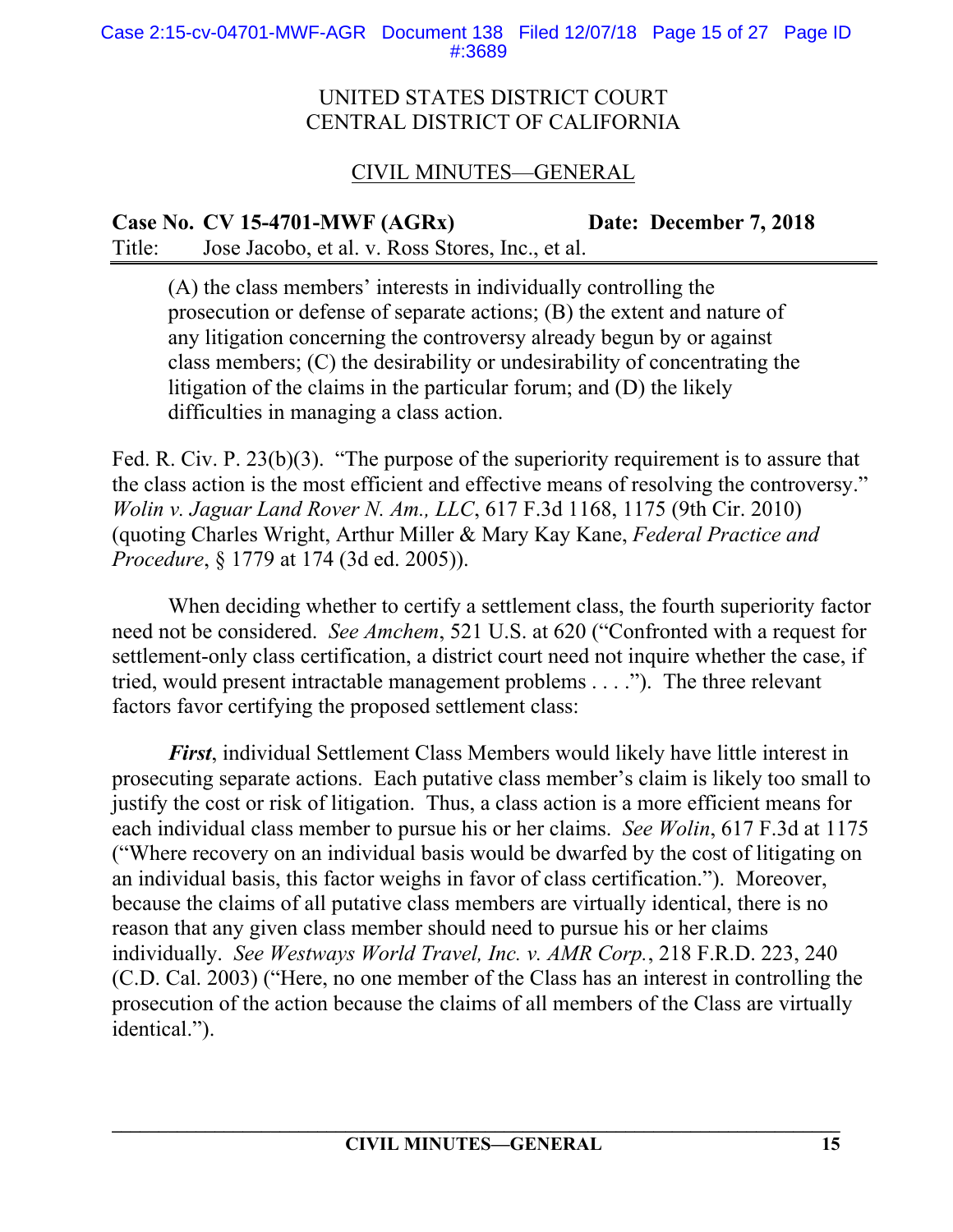# CIVIL MINUTES—GENERAL

**Case No. CV 15-4701-MWF (AGRx) Date: December 7, 2018**  Title: Jose Jacobo, et al. v. Ross Stores, Inc., et al.

**Second**, there does not appear to be any other litigation currently or previously pending concerning similar claims to those at issue in this action.

*Third*, Plaintiffs, as residents of California who were patrons of Ross stores in this district, have alleged that Ross's allegedly deceptive advertising violates California law. Therefore, this district court is a proper forum for resolution of the action. *Negrete v. Allianz Life Ins. Co. of N. Am.*, 238 F.R.D. 482, 495 (C.D. Cal. 2006) ("[B]ecause plaintiffs have alleged an overarching fraudulent scheme and include a California sub-class, it is desirable to consolidate the claims in this forum.").

Accordingly, the Motion is **GRANTED** insofar as the proposed class is **CERTIFIED** for purposes of settlement.

# **IV. NOTICE AND SETTLEMENT ADMINISTRATION**

After the Court certifies a class under Rule 23(b)(3), it must direct to class members the best notice practicable under the circumstances. Fed. R. Civ. P.  $23(c)(2)(B)$ .

The notice must clearly and concisely state in plain, easily understood language: (i) the nature of the action; (ii) the definition of the class certified; (iii) the class claims, issues, or defenses; (iv) that a class member may enter an appearance though an attorney if the member so desires; (v) that the court will exclude from the class any member who requests exclusion; (vi) the time and manner for requesting exclusion; and (vii) the binding effect of a class judgment on members under Rule  $23(c)(3)$ .

*Id.* Class notice must be "reasonably calculated, under all the circumstances, to apprise interested parties of the pendency of the action and afford them an opportunity to present their objections." *Mullane v. Central Hanover Trust*, 339 U.S. 306, 314 (1950).